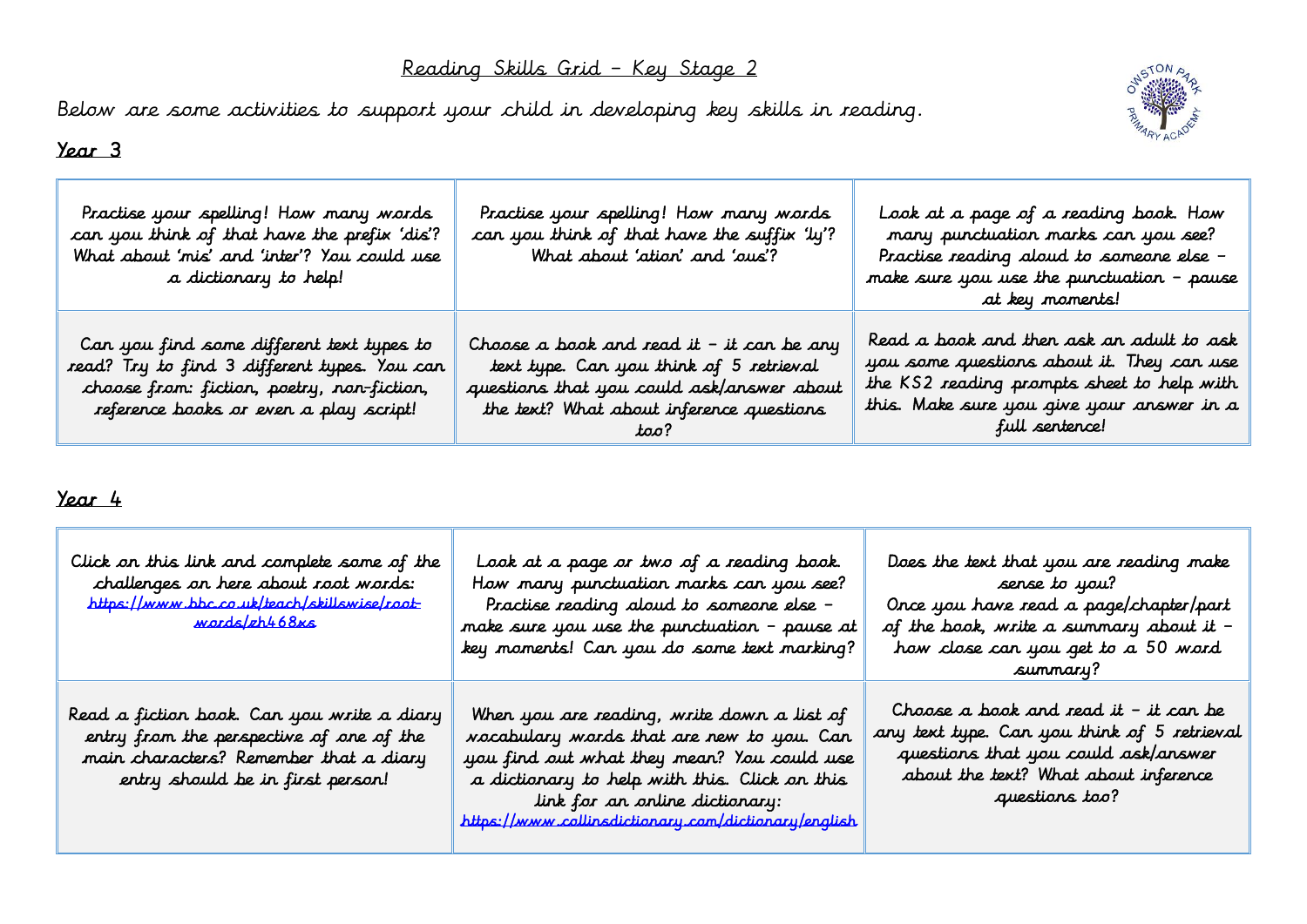# Year 5

| Click on this link and complete some of the<br>challenges on here about root words:<br>https://www.bbc.co.uk/teach/skillswise/root-<br><u>wards/eh468xs</u> | Practise your spelling! How many words can<br>you think of that have the suffix 'sion'? What<br>about 'tial and 'ible/ibly'? | Look at a page or two of a reading book.<br>How many punctuation marks can you<br>see? Practise reading aloud to someone<br>else – make sure you use the punctuation<br>– pause at key moments! Can you do<br>some text marking? |
|-------------------------------------------------------------------------------------------------------------------------------------------------------------|------------------------------------------------------------------------------------------------------------------------------|----------------------------------------------------------------------------------------------------------------------------------------------------------------------------------------------------------------------------------|
| Read a fiction book. Choose one of the                                                                                                                      | When you are reading, write down a list of                                                                                   | Can you recommend a book to a friend?                                                                                                                                                                                            |
| main characters and show that you                                                                                                                           | <i>voc</i> abulary words that are new to you. Can                                                                            | Think about a book that you have read                                                                                                                                                                                            |
| understand the character by writing an                                                                                                                      | you find out what they mean? You could use                                                                                   | (you may reed to read it again). Write a                                                                                                                                                                                         |
| autobiography about them. An                                                                                                                                | a dictionary to help with this. Click on this                                                                                | book review about the text. It should                                                                                                                                                                                            |
| autobiography should be written in third                                                                                                                    | link for an online dictionary:                                                                                               | include a summary about the book, your                                                                                                                                                                                           |
| person.                                                                                                                                                     | https://www.collinsdictionary.com/dictionary/english                                                                         | favourite part, why you like it, etc.                                                                                                                                                                                            |

## Year 6

| Practise your spelling! Click on the<br>following link and play the free games that<br>are available:<br><u>https://www.spellzone.com/word lists/games-</u><br><u>10609.htm</u> | Look at a page or two of a reading book.<br>How many punctuation marks can you see?<br>- Practise reading aloud to someone else<br>make sure you use the punctuation – pause<br>at key moments! Can you create mood with<br>your expression and intonation? Can you<br>do some text marking? | Choose two different texts that are different<br>text types (for example, a fiction text and a<br>ror-fiction text).<br>Compare the two texts. Whal's the same<br>about them? What's different about them?<br>Which do you prefer to read and why? Can<br>you create a balanced argument about the<br>two texts? |
|---------------------------------------------------------------------------------------------------------------------------------------------------------------------------------|----------------------------------------------------------------------------------------------------------------------------------------------------------------------------------------------------------------------------------------------------------------------------------------------|------------------------------------------------------------------------------------------------------------------------------------------------------------------------------------------------------------------------------------------------------------------------------------------------------------------|
| Read a fiction book. Focus on one part or                                                                                                                                       | Find a ron-fiction text – it can be about                                                                                                                                                                                                                                                    | Read a fiction book. Choose one of the                                                                                                                                                                                                                                                                           |
| chapter of the text.                                                                                                                                                            | anything, whatever you can find! You                                                                                                                                                                                                                                                         | main characters and show that you                                                                                                                                                                                                                                                                                |
| How many similes can you find? How                                                                                                                                              | might even find something on the internet.                                                                                                                                                                                                                                                   | understand the character by writing a                                                                                                                                                                                                                                                                            |
| many metaphars? What about                                                                                                                                                      | Use the text to create your own non-                                                                                                                                                                                                                                                         | summary about them. What are they like at                                                                                                                                                                                                                                                                        |
| personification? Why does the author use                                                                                                                                        | chronological report about a topic of your                                                                                                                                                                                                                                                   | the beginning of the book? What are they                                                                                                                                                                                                                                                                         |
| these features? What effect does it have on                                                                                                                                     | choice. Don't forget to include the                                                                                                                                                                                                                                                          | like at the end of the book? How have they                                                                                                                                                                                                                                                                       |
| the text and the reader?                                                                                                                                                        | arganisational features of this type of text!                                                                                                                                                                                                                                                | changed and developed over time?                                                                                                                                                                                                                                                                                 |